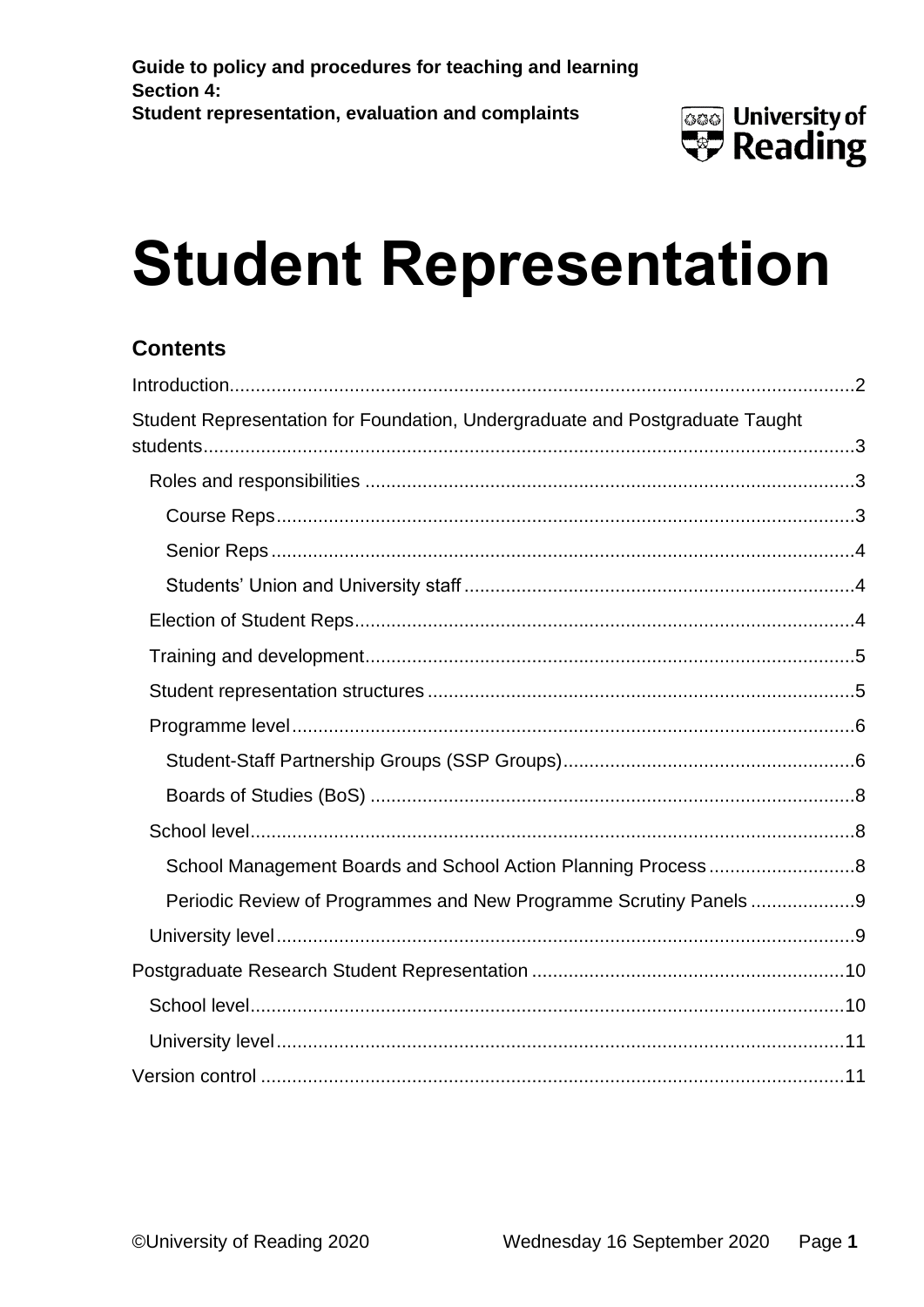# <span id="page-1-0"></span>**Introduction**

- 1. Elected student representatives are responsible for representing the best interests of their peers, including the varying needs and perspectives of different students. To enable this, they gather feedback, both positive and negative, from their peers about their university experience. They share this feedback with staff and work in partnership with them to share good practice, explore issues and suggest solutions, and bring about positive change.
- 2. Student representation enables students to make a meaningful contribution to quality assurance and to enhancing teaching and learning and the student experience.
- 3. Student representation allows the voices of all students to be captured and heard, irrespective of where they are studying, how they are studying (e.g. flexible and distance learning programmes, apprenticeship programmes), their level of study and their discipline.
- 4. Through student representation on decision-making bodies at central (University) and local levels, students can directly influence the design, delivery and evaluation of many aspects of their educational experience, including:
	- admissions;
	- curriculum design;
	- programme delivery and organisation;
	- programme evaluation and review;
	- teaching and learning resources and facilities;
	- assessment and feedback;
	- student support and guidance.
- 5. The [Principles of Partnership](https://sites.reading.ac.uk/curriculum-framework/student-staff-partnerships/) underpin student representation at the University of Reading. Students and staff work collaboratively towards common goals and meaningful change, and they share ownership and responsibility for the processes and outcomes.
- 6. Formal structures for collective student representation work alongside other mechanisms for gathering individual feedback from students, including module and programme evaluation, online/digital feedback tools, student surveys and more informal methods such as conversations outside of lectures.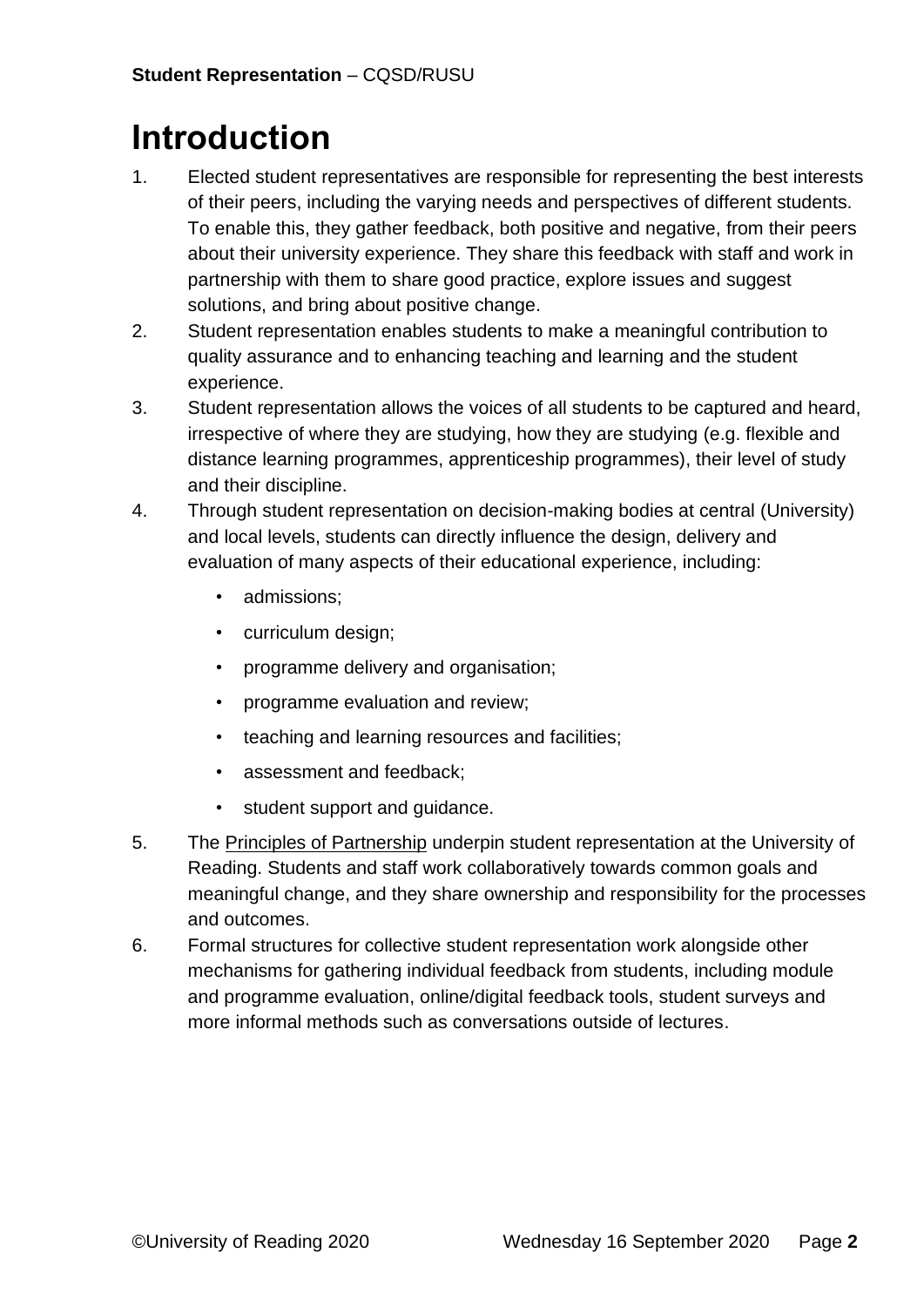# <span id="page-2-0"></span>**Student Representation for Foundation, Undergraduate and Postgraduate Taught students**

- 7. Student representation for Foundation, Undergraduate and Postgraduate Taught students is coordinated by the Students' Union, working in partnership with the University.
- 8. Where programmes are delivered at international branch campuses, student representation for those programmes is coordinated either by the local Heads of Section or by the local students' union/students' association, who oversee the elections process and training. As such, there may be local variations in the processes described below, and students can obtain information on these from their local student support centre or students' association.
- 9. Students are elected by their peers as Undergraduate or Postgraduate Course Reps or Senior Reps; they are known collectively as Student Reps.
- 10. Student Reps work in partnership with University staff and other Student Reps to facilitate positive changes to the student experience on their programme/within their School.

## <span id="page-2-1"></span>**Roles and responsibilities**

#### <span id="page-2-2"></span>**Course Reps**

- 11. Where possible, there are two Course Reps per year group, per programme and at least one Course Rep per forty students. Where the programme cohort is small, Course Reps may be elected to represent a group of programmes.
- 12. Course Reps are members of Student-Staff Partnership Groups (SSP Groups), where they represent their peers at a programme level, relaying student feedback and reporting any actions taken as a result of this feedback to the student body.
- 13. Course Reps attend termly Course Rep Consultations, which are organised and led by Senior Reps and supported by the Students' Union. The Course Reps raise issues and provide feedback to their Senior Reps and to the Students' Union (or to the local students' union/students' association in the case of programmes delivered at international branch campuses), as appropriate.
- 14. Some Course Reps are members of Boards of Studies, where they provide a student perspective on the issues discussed and play an active role in quality assurance and enhancement and decision making at a programme level.
- 15. Role descriptions for Undergraduate and Postgraduate Course Reps are available on the [Students' Union website.](https://www.rusu.co.uk/representation/student-reps/academic-reps/rep-hub/rep-resources/)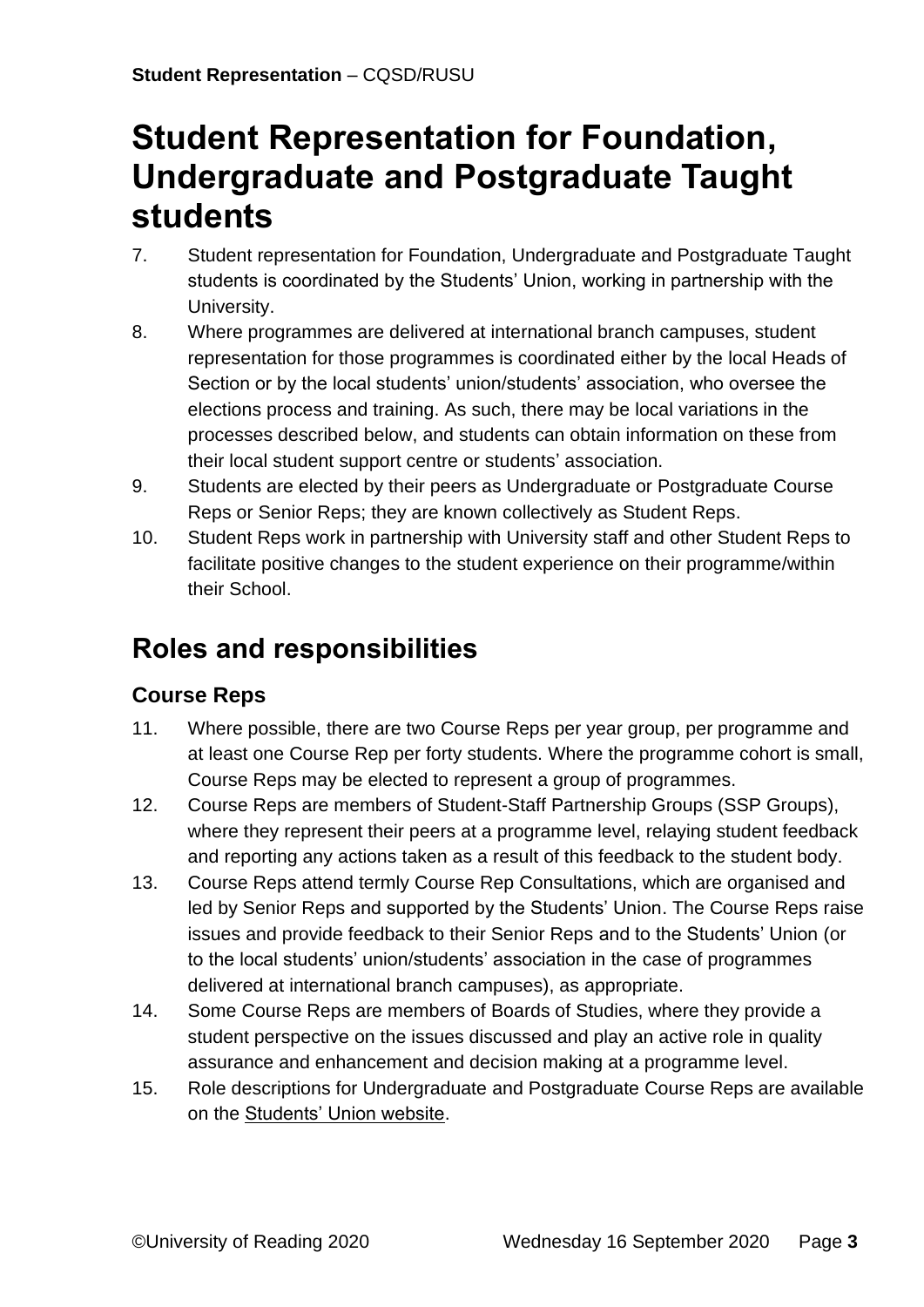#### <span id="page-3-0"></span>**Senior Reps**

- 16. Senior Reps (from the same school) work together to lead a team of Course Reps within their School. They convene and lead regular Course Rep Consultations and they act as a key liaison between students, the Course Reps, the Students' Union and their School.
- 17. There are 48 Senior Rep roles; 32 Undergraduate and 16 Postgraduate. Having two Senior UG Reps per School allows the Senior Reps to share the responsibilities of the role and to take a lead on specific areas if they wish to do so. For example, one Senior Rep might choose to focus on diversity and inclusion, and another might focus on sustainability.
- 18. Senior Reps will normally have prior experience as Course Reps, although this is not a requirement for the role.
- 19. Senior Reps work in partnership with their School Management Board and will meet with members of the School Management Board on a termly basis. They provide a student perspective on teaching and learning matters and play an active role in quality assurance and enhancement and decision making at a School level.
- 20. Senior Reps attend termly Senior Rep Consultations, organised by the Students' Union and chaired by the Education Officer of the Students' Union.
- 21. Role descriptions for Undergraduate and Postgraduate Senior Reps are available on the [Students' Union website.](https://www.rusu.co.uk/representation/student-reps/academic-reps/rep-hub/rep-resources/)

#### <span id="page-3-1"></span>**Students' Union and University staff**

- 22. The Education Officer of the Students' Union, with support from the Representation Team within the Students' Union, works in partnership with School Directors of Teaching and Learning (SDTLs) (or their nominees) and other key University staff, to:
	- promote the student representation system and encourage students from the diverse student community to engage;
	- coordinate the elections process and promote the nomination and voting periods;
	- organise and promote training and development opportunities for Student Reps, and provide ongoing support to Student Reps;
	- foster the development of a community of Student Reps;
	- review the effectiveness of student representation;
	- facilitate effective communication between Course Reps, Senior Reps, the Student Officers of the Students' Union and key University stakeholders. This includes ensuring that relevant feedback and suggestions are shared between colleagues in the UK and international branch campuses, particularly in terms of programme development and delivery.

## <span id="page-3-2"></span>**Election of Student Reps**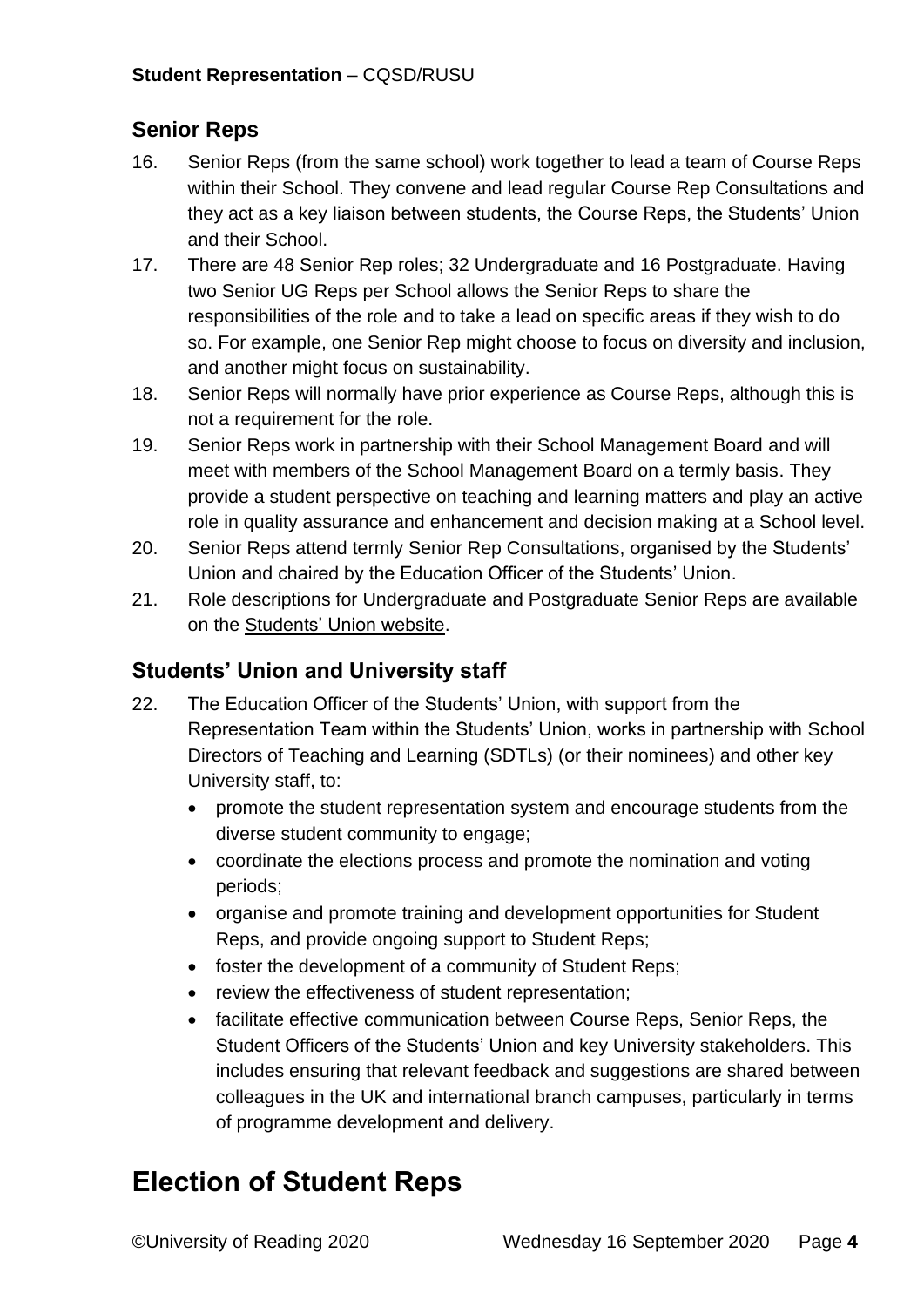#### **Student Representation** – CQSD/RUSU

- 23. Students nominate themselves on the Students' Union website.
- 24. Student Reps are democratically elected by their peers and hold office for one academic year, although they can run for re-election.
- 25. Elections for Undergraduate Course Reps, Postgraduate Course Reps and Postgraduate Senior Reps take place at the start of the autumn term. Successful candidates take up post immediately.
- 26. Elections for Undergraduate Senior Reps take place during the spring term. Successful candidates take up post at the start of the autumn term in the next academic year.
- 27. Where a position remains unfilled after the elections process, Schools/Departments should draw representatives from the student body as democratically as possible. Students and existing Student Reps should be invited to appoint Student Reps in-house. This could be by a raising of hands in a teaching session and is known as 'co-opting'.
- <span id="page-4-0"></span>28. The names of Course and Senior Reps are published on the [RUSU website.](https://www.rusu.co.uk/representation/student-reps/academic-reps/find-my-rep/)

## **Training and development**

- 29. The Students' Union coordinates and delivers training for all Student Reps, with input from the NUS and University staff. Where programmes are delivered at international branch campuses, the local students' union/students' association oversees training of Student Reps.
- 30. Introductory training includes: information on the Students' Union; the role and responsibilities of Student Reps; how to obtain student feedback; sustainability; the RUSU Rep Reward and Recognition scheme and Excellence awards; and University academic structures. Additional skills-based training, such as effective communication skills, campaigning skills and chairing meetings, will be offered throughout the academic year. The Students' Union also offers training to Student Reps who want to apply for the role of Student Panellist on Periodic Review Panels and New Programme Scrutiny Panels.
- 31. Where Student Reps are unable to attend training sessions in person (for example, students who study off-campus), sessions may be offered virtually.
- 32. Attendance at training will count towards hours for students enrolled on the [RED](https://www.reading.ac.uk/essentials/Careers/Gaining-experience/RED)  [Award scheme](https://www.reading.ac.uk/essentials/Careers/Gaining-experience/RED) and is also recognised through the [RUSU Rep Reward and](https://www.rusu.co.uk/representation/student-reps/academic-reps/rep-hub/rewards-and-recognition/)  [Recognition scheme.](https://www.rusu.co.uk/representation/student-reps/academic-reps/rep-hub/rewards-and-recognition/)

### <span id="page-4-1"></span>**Student representation structures**

- 33. Student representation operates at three levels: Programme level, School level and University level.
- 34. There is a direct flow of work and information in both directions across the three levels.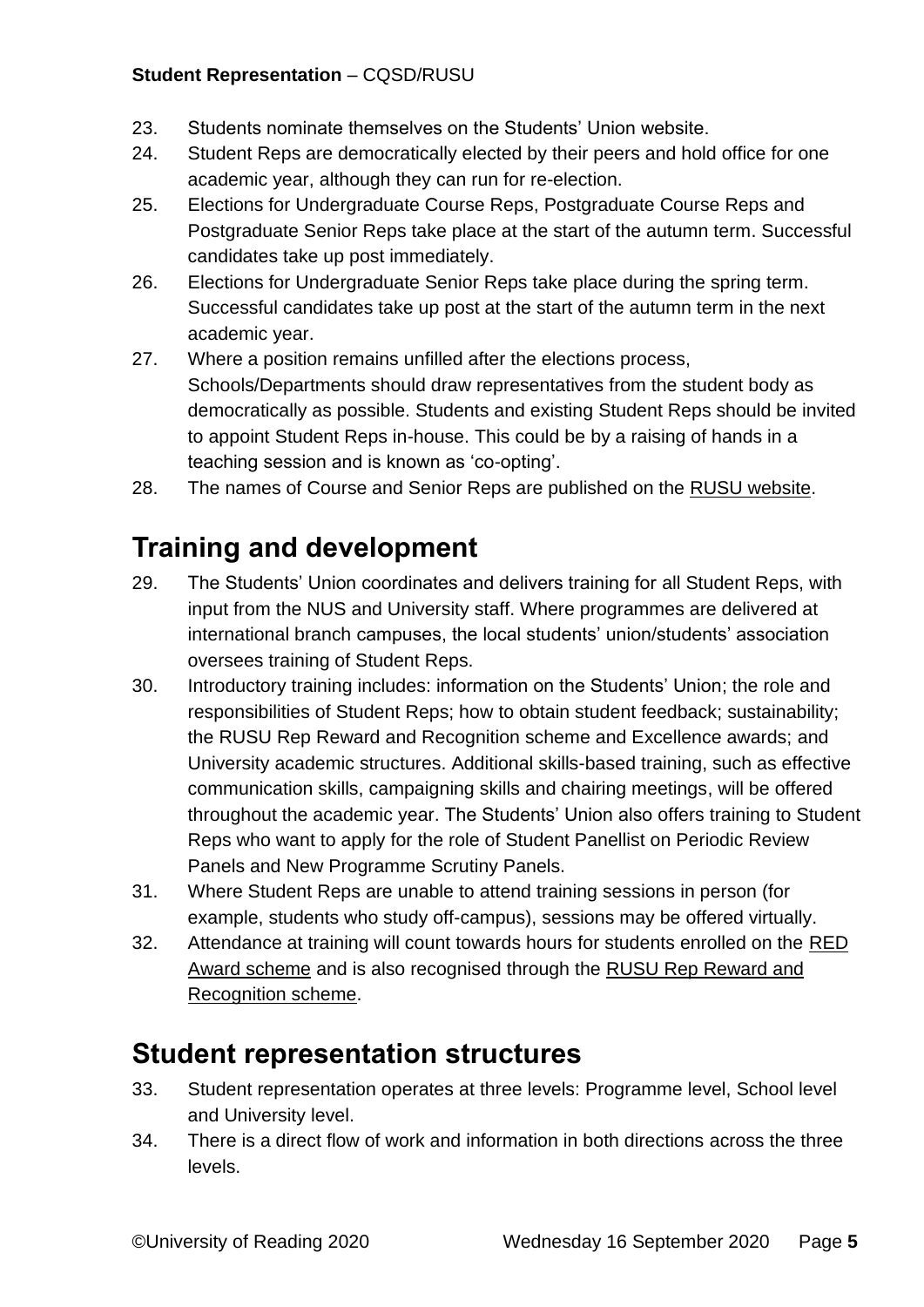$\overline{\phantom{a}}$ 

| <b>Level</b>      | <b>Committee or Board</b>                                                              | <b>Other opportunities</b>                       |
|-------------------|----------------------------------------------------------------------------------------|--------------------------------------------------|
| <b>University</b> | Council                                                                                |                                                  |
|                   | Senate                                                                                 |                                                  |
|                   | University Board for                                                                   | Various working groups,                          |
|                   | Teaching, Learning and<br><b>Student Experience</b><br>(UBTLSE) and sub-<br>committees | steering groups <sup>1</sup>                     |
|                   |                                                                                        | Equivalent branch<br>campus<br>boards/committees |
|                   | <b>Student Experience</b><br>Committee                                                 |                                                  |
|                   | University-level student<br>disciplinary and appeals<br>committees                     |                                                  |
| <b>School</b>     | <b>School Management</b><br>Boards (SMBs)                                              | <b>Branch Campus</b><br><b>Academic Boards</b>   |
|                   |                                                                                        | <b>Periodic Review</b>                           |
|                   |                                                                                        | <b>Scrutiny Panels</b>                           |
| Programme         | <b>Boards of Studies</b>                                                               | <b>Branch Campus</b>                             |
|                   |                                                                                        | <b>Programme Boards</b>                          |
|                   | <b>Student-Staff Partnership</b>                                                       |                                                  |
|                   | Groups (SSP Groups)                                                                    |                                                  |

## <span id="page-5-0"></span>**Programme level**

#### <span id="page-5-1"></span>**Student-Staff Partnership Groups (SSP Groups)**

35. Every School (or Department where appropriate) must operate at least one SSP Group. Schools/Departments may decide, depending on their individual needs and existing structures, to operate more than one SSP Group; for example, a separate SSP Group for each programme or separate SSP Groups for UG and PGT students.

<sup>1</sup> Working parties and steering groups are normally established to oversee a specific project or area of work and have a fixed timeframe.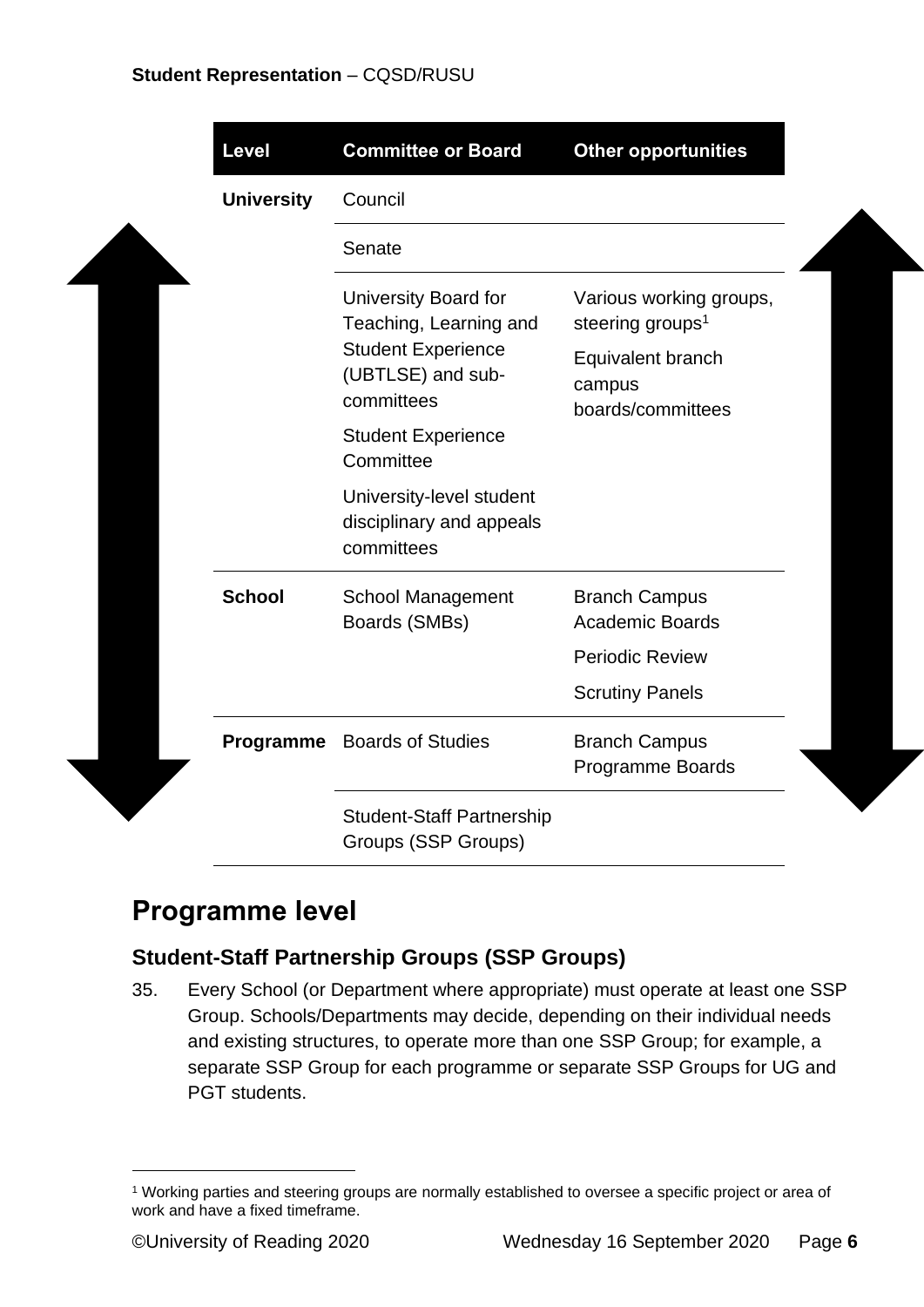#### **Student Representation** – CQSD/RUSU

- 36. Where programmes are delivered at an international branch campus, one or more SSP Groups must operate on that campus according to the needs of, and existing structures in, Academic Sections.
- 37. If a programme is delivered with a partner, an appropriate system should be put in place to ensure students have the opportunity to provide feedback and discuss their programme and experiences. This should feed into relevant structures at both institutions, and it might include a joint SSP Group.
- 38. Each SSP Group should normally meet at least three times each academic year. Schools/Departments can decide when to schedule these meetings. They should bear in mind the need to report upwards to Boards of Studies and/or other committees.
- 39. SSP Groups are jointly owned by students and staff. They consider how to make positive changes to the student experience.
- 40. The primary role of Course Reps on SSP Groups is to represent the views of their peers at a programme level. They relay student feedback (what works well, what could be improved and any ideas for change) and report any actions taken as a result of this feedback to the student body.
- 41. Topics for discussion will be driven largely by feedback from students. However, SSP Groups will receive and review the relevant External Examiners' Reports and Schools' responses to these Reports each year.
- 42. A member of staff from the relevant Support Centre/Henley Dean's Office is responsible for taking the Minutes of SSP Group meetings to ensure that a formal record is made and stored. This must include a list of agreed actions from each meeting.
- 43. Minutes will be sent to all SSP Group members within two weeks of each meeting, and should also be sent to the Representation Team in the Students' Union. They will also be made available to all students on the relevant programme(s) via Blackboard (or other relevant VLE). In addition, each SSP Group will decide how a short summary of the key outcomes of each meeting and progress on any actions agreed will be communicated to the wider student body.
- 44. SSP Groups report up to the relevant Board of Studies. This enables issues to be raised and discussed at the appropriate level, and common themes that emerge across different programmes to be identified and explored.
- 45. In the case of programmes delivered at an international branch campus, the SSP Group(s) report up to the relevant Branch Campus Programme Board. Relevant feedback and discussions, for example discussions relating to programme content, will also be reported back to the relevant Board of Studies in the UK.
- 46. Please refer to the [Guidance on SSP Groups](http://www.reading.ac.uk/web/files/qualitysupport/sspgroupguidance.pdf) for more details about the operation of SSP Groups, including a suggested membership list, a list of suggested topics for discussion and some case studies illustrating good practice.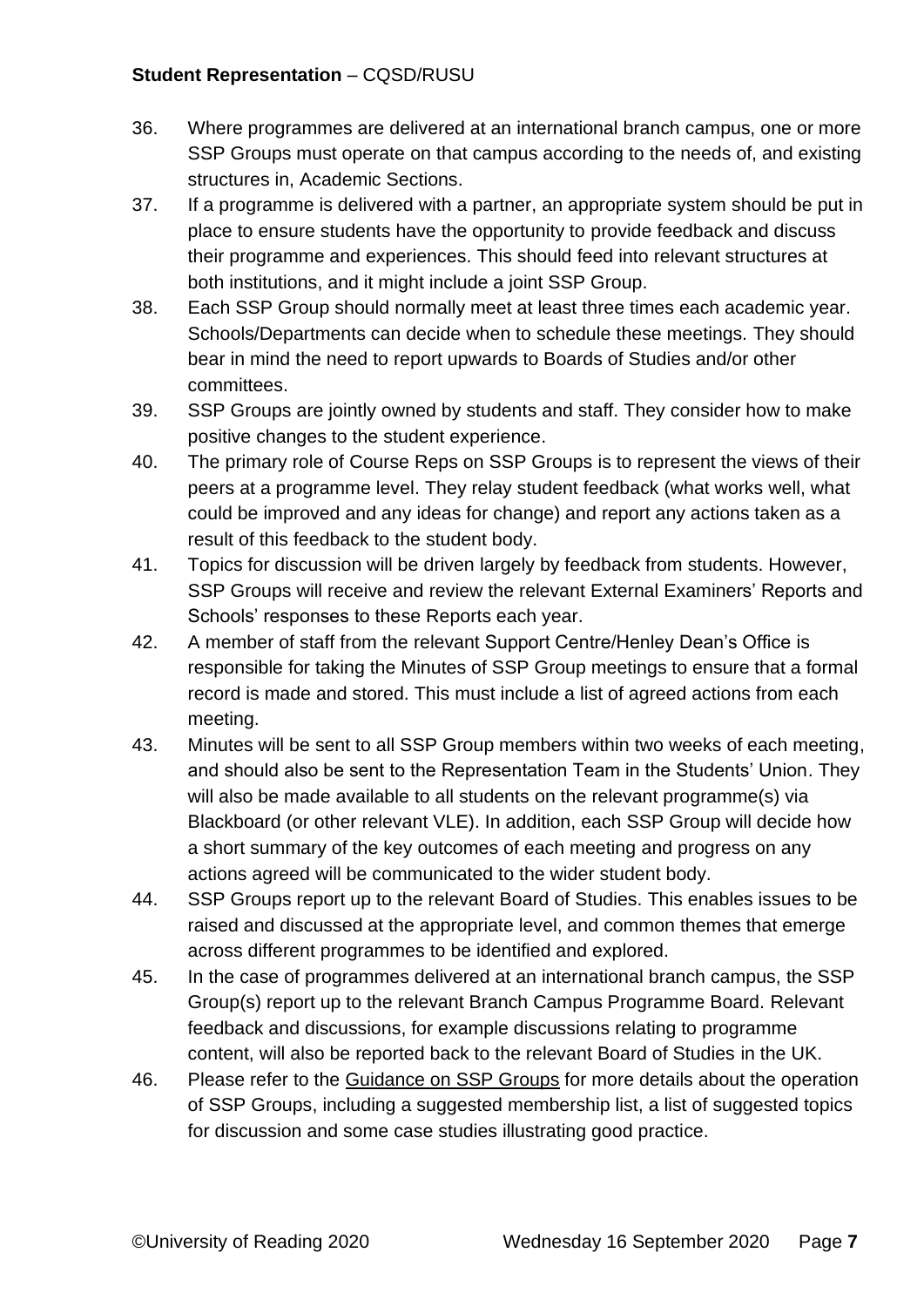#### <span id="page-7-0"></span>**Boards of Studies (BoS)**

- 47. All Boards of Studies (BoS) should have one or more Course Reps as members. In the case of programmes delivered at international branch campuses, Branch Campus Programme Boards will include two Student Reps as members.
- 48. Senior Reps have a 'standing invitation' to Boards of Studies but are not expected to attend meetings on a regular basis.
- 49. Student members provide a student perspective on the issues discussed, and they work in partnership with staff to contribute to the design, development and delivery of the curriculum. They contribute to the programme reflection process, which feeds into the School Teaching Enhancement Action Plan, and can provide immediate feedback from a student's perspective on ideas and suggestions under discussion by the Board. Student members can also raise student feedback that has already been raised elsewhere (for example, at the SSP Group) but has not been addressed.
- 50. Any discussions about, and actions taken as a result of, reports from SSP Groups will be reported back to the next SSP Group meeting (or directly to Course Reps where a swift response is appropriate).
- 51. Further details about the key responsibilities of BoS and of Branch Campus Programme Boards, including a suggested membership, are available in the [Quality management and enhancement processes at the University of Reading.](http://www.reading.ac.uk/web/files/qualitysupport/qualityoverview.pdf)

## <span id="page-7-1"></span>**School level**

#### <span id="page-7-2"></span>**School Management Boards and School Action Planning Process**

- 52. Undergraduate and Postgraduate Senior Reps work in partnership with School Management Boards to drive quality assurance and enhancement of teaching and learning within the School.
- 53. Senior Reps should meet with relevant senior School staff at least once per term. Schools can decide when to schedule these meetings and the format they will take, depending on their individual needs and existing structures. For example, an SDTL could meet for informal 'coffee and cake' meetings with Senior Reps, or Senior Reps might be invited to attend (part of) a School Management Board meeting once each term.
- 54. At these meetings, Senior Reps can provide immediate feedback from a student's perspective on ideas and suggestions. They can also raise student feedback that has already been raised elsewhere (for example, at the SSP Group and BoS) which requires further consideration at School level.
- 55. Any discussions in relation to, and any actions taken as a result of, reports from BoS and SSP Groups should be reported back to those groups as appropriate.
- 56. In addition to the termly meetings, towards the end of the Summer Term and/or during the Summer, Senior Reps should be encouraged to contribute to the School Teaching Enhancement Action Planning Process. Schools will facilitate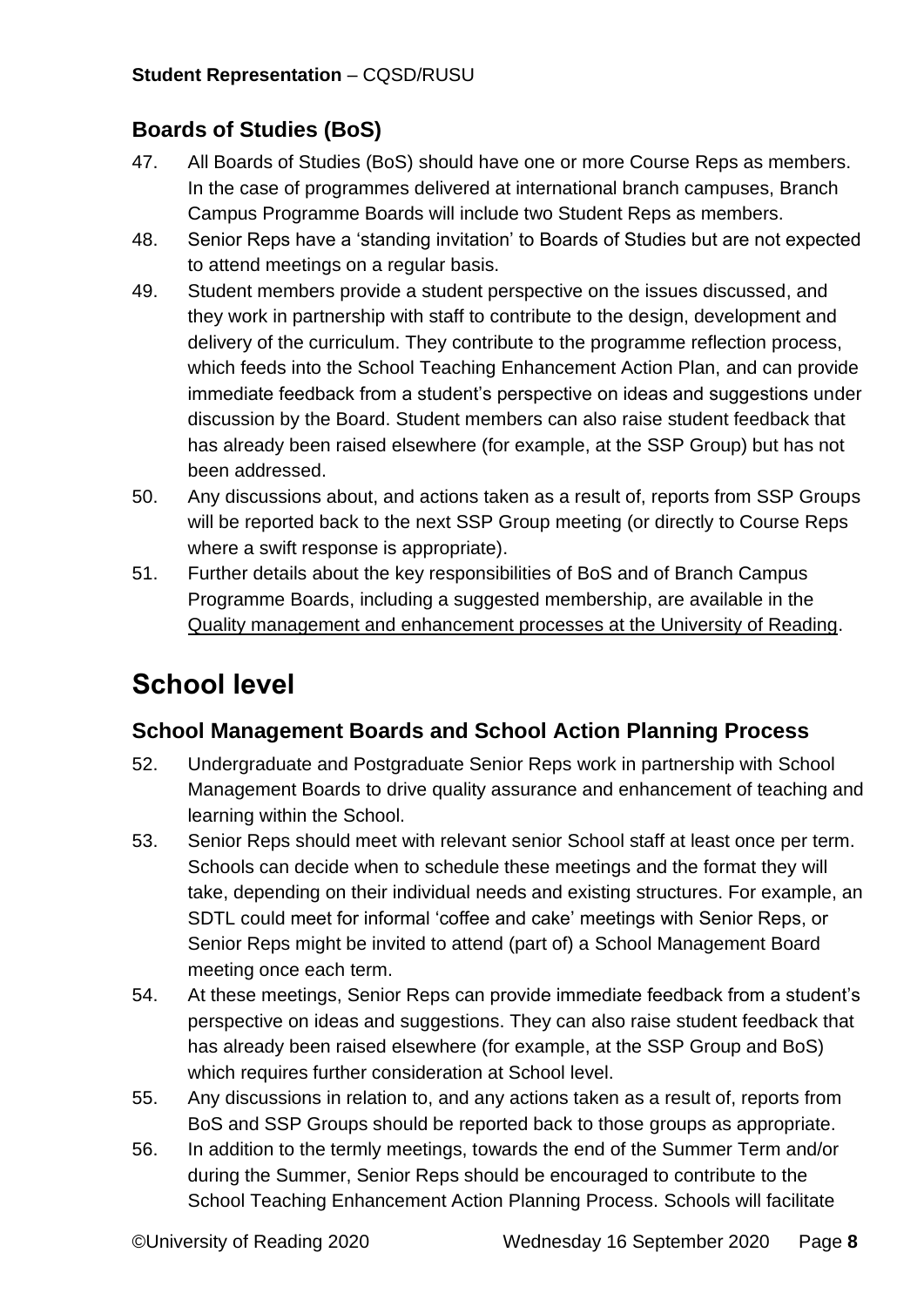their contributions through a combination of face-to-face and virtual meetings and asynchronous opportunities e.g. electronic discussion boards. In this way, Senior Reps can help to shape their Schools' Teaching and Learning and Student Experience priorities and supporting activities for the coming year.

- 57. Where programmes are delivered at an international branch campus, the Branch Campus Academic Board should include two Student Reps as members.
- 58. Details about the core functions and membership of Branch Campus Academic Boards can be found in the University's policy [Quality management and](http://www.reading.ac.uk/web/files/qualitysupport/qualityoverview.pdf)  [enhancement processes at the University of Reading.](http://www.reading.ac.uk/web/files/qualitysupport/qualityoverview.pdf)

#### <span id="page-8-0"></span>**Periodic Review of Programmes and New Programme Scrutiny Panels**

- 59. As part of the six-yearly Periodic Review process, Student Reps in the subject area under review are invited to consult with their peers and to prepare a Student Submission, which is considered by a Periodic Review Panel. Periodic Review Panels will also meet with a group of students and recent graduates from the subject area under review. Periodic Review Panels include a student member who is either a Student Rep from a different discipline or a Student Officer of the Students' Union. The involvement of a range of students ensures that the outcomes of Periodic Reviews are informed by the student voice and it encourages shared responsibility for the outcomes of the process. Further details about student participation in Periodic Review are included in the [Requirements](http://www.reading.ac.uk/web/files/qualitysupport/periodicreviewprog.pdf)  [for the Periodic Review of Programmes.](http://www.reading.ac.uk/web/files/qualitysupport/periodicreviewprog.pdf)
- 60. Scrutiny Panels appointed to consider new programme proposals include a student member, who is either a Student Rep from outside the proposing School or a Student Officer of the Students' Union. The student member works in partnership with internal and external academic staff to shape the quality of the curriculum. Further details relating to student participation in Scrutiny Panels are included in the [Programme Lifecycle Policies.](http://www.reading.ac.uk/web/files/qualitysupport/Programme-Lifecycle-Policies.pdf)

## <span id="page-8-1"></span>**University level**

- 61. Student Officers of the Students' Union are elected by a cross campus ballot annually in the Spring Term. Details of the roles and responsibilities of the Student Officers are available on the [Students' Union website.](http://www.rusu.co.uk/elections)
- 62. All of the Student Officers and five Senior Reps, one of whom must be a postgraduate student, are members of the University Senate. The Students' Union agrees with the elected Senior Reps who will sit on Senate.
- 63. Student Officers are members of a broad range of other University-level committees, including the Council, the Student Experience Committee, and UBTLSE and its Sub-Committees. They are included in the membership of all University-level student disciplinary and appeals committees.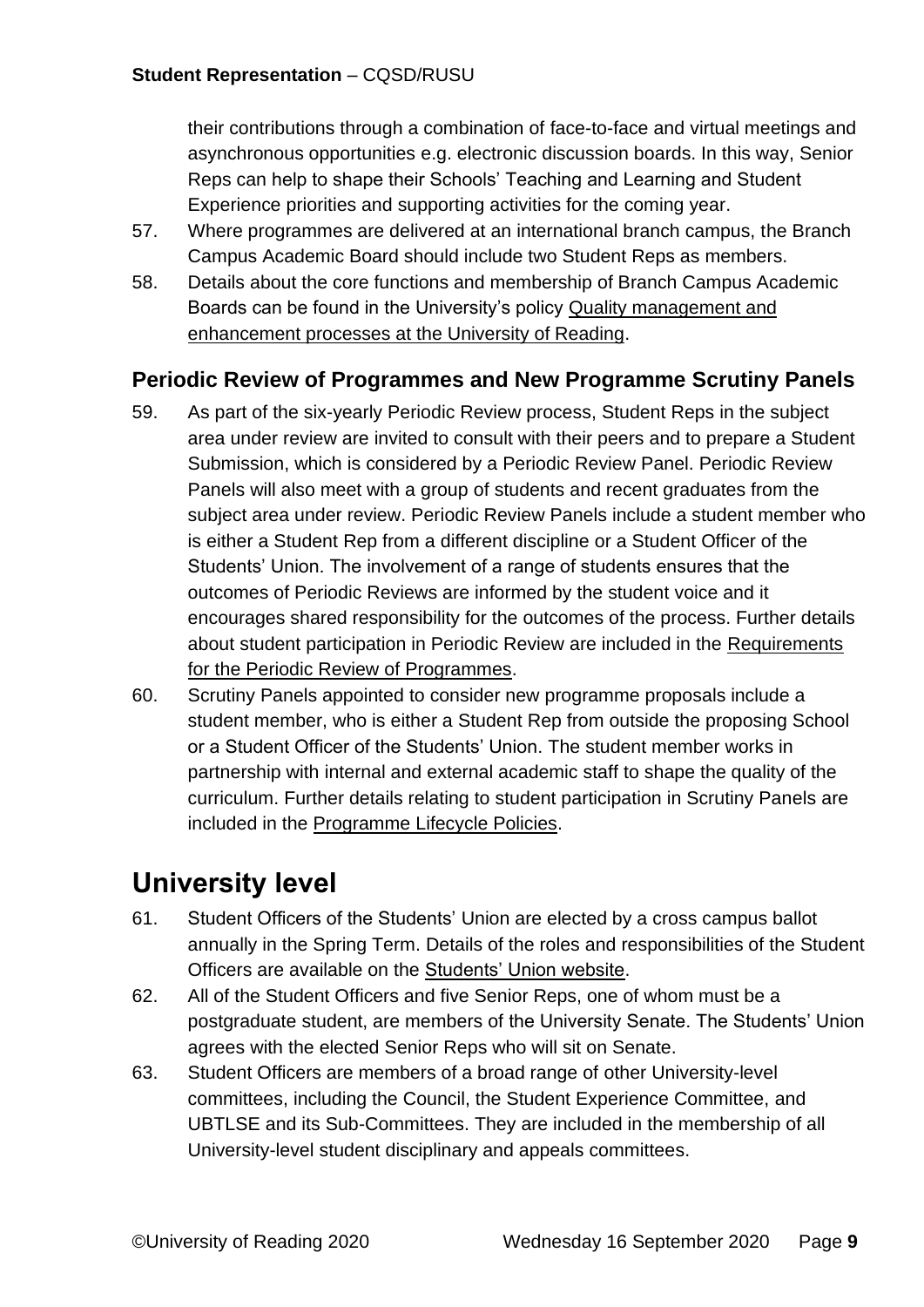- 64. Student Officers and Student Reps are also included, where appropriate, in a range of University working groups and steering groups which are established from time to time.
- 65. Further details of University-level committees are available in the Committee List, which is available on the [Governance Zone webpage.](https://www.reading.ac.uk/about/governance/governance-zone.aspx) Also available on this webpage is the Students' Union Code of Practice. The Students' Union Constitution is available at: [https://www.rusu.co.uk/your-union/about-rusu/how](https://www.rusu.co.uk/your-union/about-rusu/how-rusu-works/)[rusu-works/.](https://www.rusu.co.uk/your-union/about-rusu/how-rusu-works/)

# <span id="page-9-0"></span>**Postgraduate Research Student Representation**

- 66. Student representation for postgraduate research (PGR) students is coordinated by the Graduate School. It is structured in a similar way to student representation at undergraduate and taught postgraduate level.
- 67. PGR students who take on a representative role are known as PGR Reps.

| <b>Level</b>                     | <b>Committee or Board</b>                                                             | <b>Other opportunities</b>                    |
|----------------------------------|---------------------------------------------------------------------------------------|-----------------------------------------------|
| <b>University</b>                | University Board for<br>Research & Innovation<br>(UBRI)                               | Various working<br>groups, steering<br>groups |
|                                  | Committee on<br>Researcher Development<br>and Postgraduate<br><b>Research Studies</b> |                                               |
|                                  | <b>Student Experience</b><br>Committee                                                |                                               |
|                                  | <b>Research Ethics</b><br>Committee                                                   |                                               |
| <b>Graduate</b><br><b>School</b> | <b>PGR Representatives</b><br>Forum                                                   |                                               |
| <b>School</b>                    | <b>School/Department PGR</b><br><b>Committee Meetings</b>                             |                                               |

## <span id="page-9-1"></span>**School level**